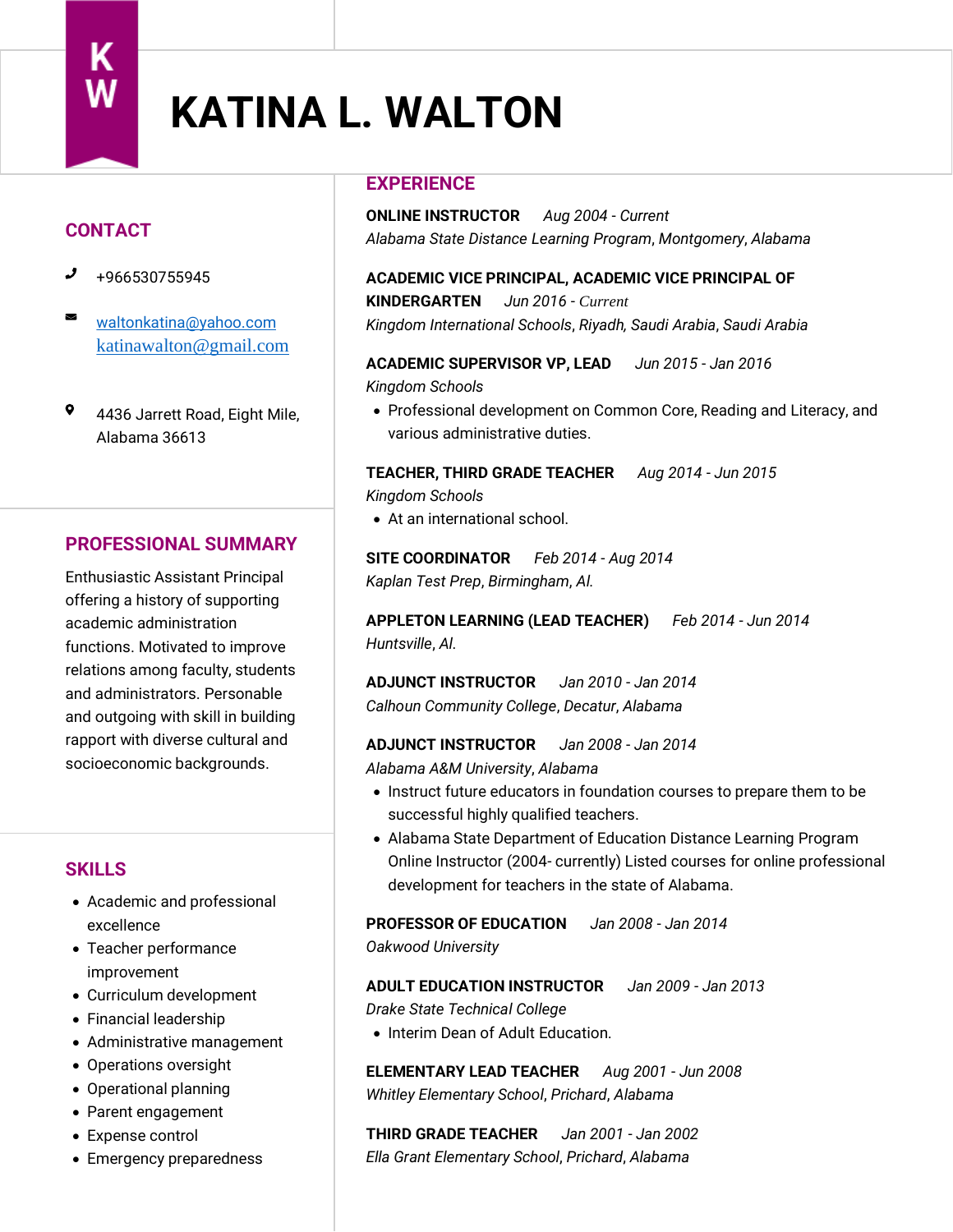- Student relations
- Program management
- Instructor training
- Class development

## **REFERENCES**

1. Mr. Robert HagenbucherAcademic Vice Principal Kingdom International **Schools** (Boys side)robert.hagenbucher@kingdo mschools.edu.sa +96611 275 5555, Extension 3267 2. Saquia Khan Consultant to the Executive Director GIH&GIM Kingdom International Schools Tel.: +966 11 275 5555 – Ext.: 3713 skhnan@kingdomschools.edu.sa 3. Anna HammernikGraded The

American School of Sao Paulo Lower School Associate Principal +55 11 3747 4800 Ext.: 400 (work)Cell (+55 11 99650-9734) ana.hammernik@graded.br

## **SPECIALTIES**

- NESA training
- MESA Training
- Blended learning: Personalizing Education for Students.
- Edmodo
- Class Dojo
- Flipped classrooms
- Google Cool tools for organization
- Google productivity in the classroom
- MyLearing virtual learning environment
- TEFOL Certified GEMS Reviewer Specialties: NESA training.
- MESA Training.
- Blended learning: Personalizing Education for Students.
- Edmodo Class Dojo Flipped classrooms Google Cool tools for organization.
- Google productivity in the classroom MyLearing virtual learning environment.
- British Council Learning centered classroom.
- British Council Reading.
- Raising bar closing gap.
- Vocabulary Reading and disaggregating data.
- Technology in classroom.
- Different strategies for different learners.
- Helping all students achieve.
- Data driven decision making.
- Culture and climate.
- Elementary reading.
- School wide writing.
- Boys and Girls Learn Differently.
- Calendar Math.
- Marzano STI Training Creating a high performing learning culture.
- Vivacious vocabulary.
- ARI / ARFI trained.

## **EDUCATION**

**PH.D.** - **LITERACY AND READING** *Dec 2023 Walden University*, *Minneapolis*, *Minnesota.*

**EDUCATIONAL SPECIALIST** - **CURRICULUM AND INSTRUCTION** *Jan 2007 University of South Alabama*, *Mobile*, *Alabama*

## **MASTER OF SCIENCE** - **ELEMENTARY EDUCATION** *Jan 2004*

*University Of South Alabama*, *Mobile*, *Alabama*

**BACHELOR OF SCIENCE** - **ELEMENTARY EDUCATION** *Jan 2001 University of South Alabama*, *Mobile*, *Alabama*